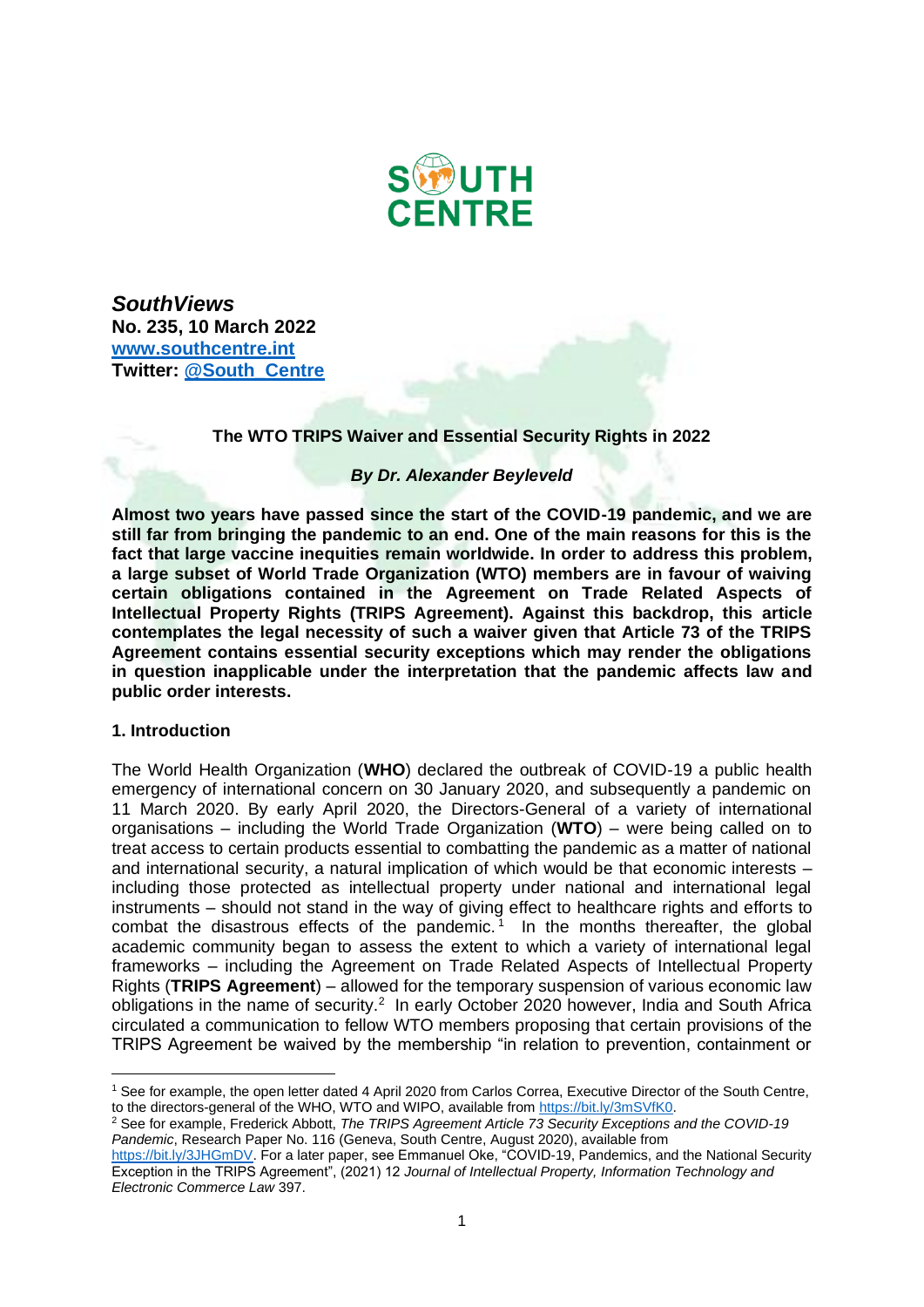treatment of COVID-19" (the **Proposed Waiver**) in terms of Article IX of the Agreement Establishing the WTO (**WTO Agreement**), <sup>3</sup> an upshot of which was that subsequent discussions in Geneva focused on the Proposed Waiver, which makes no direct reference to security and arguably eschews the issue entirely – whether deliberately or otherwise.

Against this backdrop, this article briefly revisits the question of the relationship between the Proposed Waiver and the essential security exceptions contained in the WTO TRIPS Agreement and offers brief thoughts on what the answer to this question might imply around two years after the Proposed Waiver was initially put on the table by India and South Africa (and two years since the declaration of the pandemic), and at a time when stark inequities in access to products and services necessary for combatting the pandemic – inequities that are not only rightly perceived as unjust, but are also harmful to global efforts to bring the pandemic to an end, especially as new variants of the virus emerge – continue to loom  $l$ arge. $4$ 

# **2. Article 73(b)(iii) of the TRIPS Agreement: Is the COVID-19 Pandemic an "Other Emergency in International Relations"?**

The only essential security exception of interest here is the one contained in Article 73(b)(iii) of the TRIPS Agreement. It provides that "[n]othing in [the TRIPS Agreement] shall be construed … to prevent a Member from taking any action which *it* considers necessary for the protection of *its* essential security interests … taken in time of war or **other emergency**  in international relations".<sup>5</sup> The text of Article 73(b)(iii) is not framed in the language of rights – it simply asserts that nothing in the TRIPS Agreement shall be construed as **preventing** a Member from taking certain actions under certain circumstances. This should, however, be understood with reference to the positive rights of states as a more general proposition. As Dominik Eisenhut has put it, "[s]ecurity is at the core of a State's right to exist",<sup>6</sup> adding that "[t]he Hobbesian concept of a State as the protector against threats from inside or outside of its walls is one of the theoretical bases of State sovereignty" and that "[a]lthough the idea of unlimited State sovereignty today is no longer undisputed, **the pivotal obligation of a State to protect its citizens' security makes the right to do so one of**  the bedrock features of this concept".<sup>7</sup> Indeed, it is for this very reason that treaties tend to contain security exceptions in the first place.<sup>8</sup>

Given that it is clear that States have the right to take measures in pursuit of their security interests broadly construed the only real question for current purposes is to what extent States elected to curtail their general right through agreeing to be parties to the TRIPS Agreement. A quick scan of the text of Article 73(b)(iii) suggests that States retain broad discretionary powers for themselves when it comes to defining what "essential security interests" **are**, as well as in relation to **what measures are necessary for their protection**. In its analysis of this provision, the Panel in *Saudi Arabia–Intellectual Property Rights* effectively confirmed this position, subject to the caveat that a given Member seeking to rely on Article 73(b)(iii) to justify a particular measure must do so in accordance with the WTO obligation of good faith.<sup>9</sup> Although the text leaves members with subjective discretion, it is

<sup>3</sup> The communication and initial draft waiver decision text is available from [https://bit.ly/3HDQgF3.](https://bit.ly/3HDQgF3)

<sup>4</sup> The most pertinent example of such inequities arguably relates to access to vaccines. For a basic overview of the current extent of vaccine inequity and the consequent implications, see the United Nations Development Programme's Global Dashboard for Vaccine Equity, available at [https://bit.ly/3pQGUj9.](https://bit.ly/3pQGUj9)

<sup>5</sup> Emphasis added.

<sup>6</sup> Dominik Eisenhut, "Sovereignty, National Security and International Treaty Law: The Standard of Review of International Courts and Tribunals with regard to 'Security Exceptions'", (2010) *Archiv des Völkerrechts* 431, 431. Emphasis added.

 $7$  Eishenhut (n 6) 431.

<sup>8</sup> See generally Eishenhut (n 6).

<sup>9</sup> See Panel Report, *Saudi Arabia – Intellectual Property Rights*, available at [https://bit.ly/3JGmBwI,](https://bit.ly/3JGmBwI) for example at paras 7.249-7.250.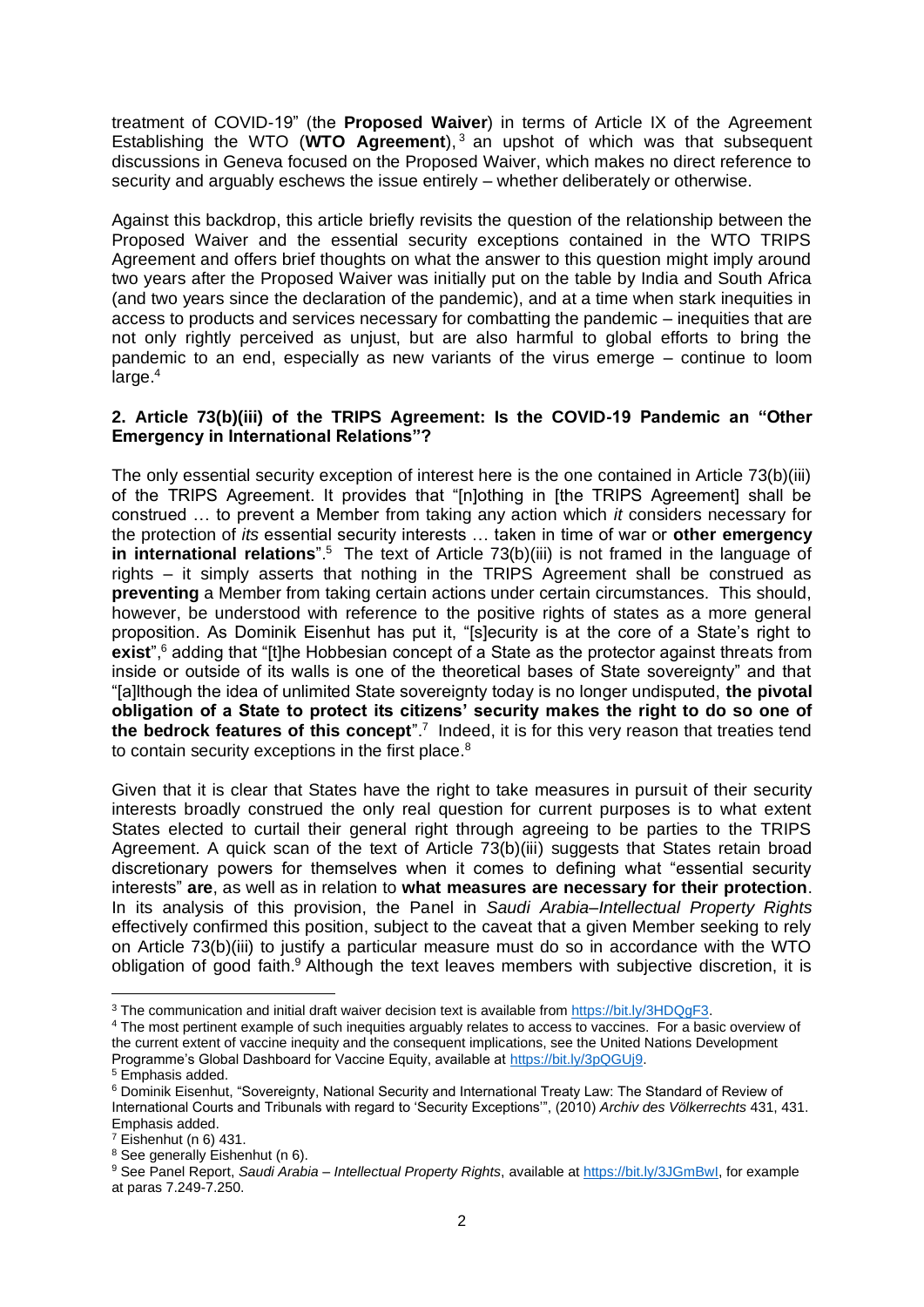also clear that the provision potentially contains so-called objective elements. Specifically, it can plausibly be argued that whether or not a given measure has been "taken in time of war or other emergency in international relations" is a question of fact and whether or not a "war" or "other emergency in international relations" exists is not something which is up to the subjective discretion of the member seeking to justify that measure. The Panel in *Saudi Arabia–Intellectual Property Rights* confirmed this position, too.<sup>10</sup>

More specifically, relying on the Panel Report in *Russia–Traffic in Transit*, the Panel in *Saudi Arabia–Intellectual Property Rights* adopted a four-step analytical framework to be used when disposing of matters under Article 73(b)(iii), that is, the Panel clarified that it must be determined:

a. whether the existence of a "war or other emergency in international relations" has been established **in the sense of subparagraph (iii) to Article 73(b***)*;

b. whether the relevant actions were "taken in time of" that war or other emergency in international relations;

c. whether the invoking member has articulated its relevant "essential security interests" sufficiently to enable an assessment of whether there is any link between those actions and the protection of its essential security interests; and

d. whether the relevant actions are so remote from, or unrelated to, the "emergency in international relations" as to make it implausible that the invoking Member considers those actions to be necessary for the protection of its essential security interests arising out of the emergency.<sup>11</sup>

While the other steps are all important, the most crucial step for the issues under discussion here is step a. This is because, on the assumption that the Panel's interpretation of the provision is correct,<sup>12</sup> if it is possible to establish objectively that the COVID-19 pandemic constitutes – or has brought about – a "war or other emergency in international relations **in the sense of subparagraph (iii)**". Members would then have the right to ignore the entire TRIPS Agreement provided that whatever measures they would end up taking would be taken in good faith and tailored to comply with the remainder of the four-step analytical framework laid out by the Panel.

The COVID-19 pandemic is plainly not a "war", at least not the kind contemplated in Article 73(b)(iii). It does, however, at least on the face of it, appear to be an "other emergency in international relations." At the time of writing, COVID-19 had caused upwards of five million deaths globally.<sup>13</sup> It had also resulted in countries around the world closing their borders to international travel – or at least heavily restricting it – as part of attempts to protect their populations from the virus. Governments declared states of emergency or disaster, and imposed lockdowns. Export and import bans were implemented in various parts of the globe. These are but a few of many potential facts that suggest that we have been living through an

<sup>10</sup> See Panel Report, *Saudi Arabia – Intellectual Property Rights*, available at [https://bit.ly/3JGmBwI,](https://bit.ly/3JGmBwI) for example at paras 7.244-7.245.

<sup>11</sup> Panel Report, *Saudi Arabia – Intellectual Property Rights*, available at [https://bit.ly/3JGmBwI,](https://bit.ly/3JGmBwI) para 7.242. Emphasis added.

<sup>&</sup>lt;sup>12</sup> Here, I essentially assume that the Panel Report can be treated as having strong precedential value. There are, of course, good arguments against treating the Panel Report as having such. It is quite plausible that the Panel got things wrong. As such, it is also quite plausible that a different Panel would interpret the provision differently, and that the Appellate Body – should it cease being inquorate – could also interpret the provision in its own way (which would, of course, be a more authoritative interpretation and would arguably constitute precedent – or *de facto* precedent at the very least).

<sup>13</sup> For up-to-date statistics, see the WHO's Coronavirus (COVID-19) Dashboard, available at [https://bit.ly/3znyId7.](https://bit.ly/3znyId7)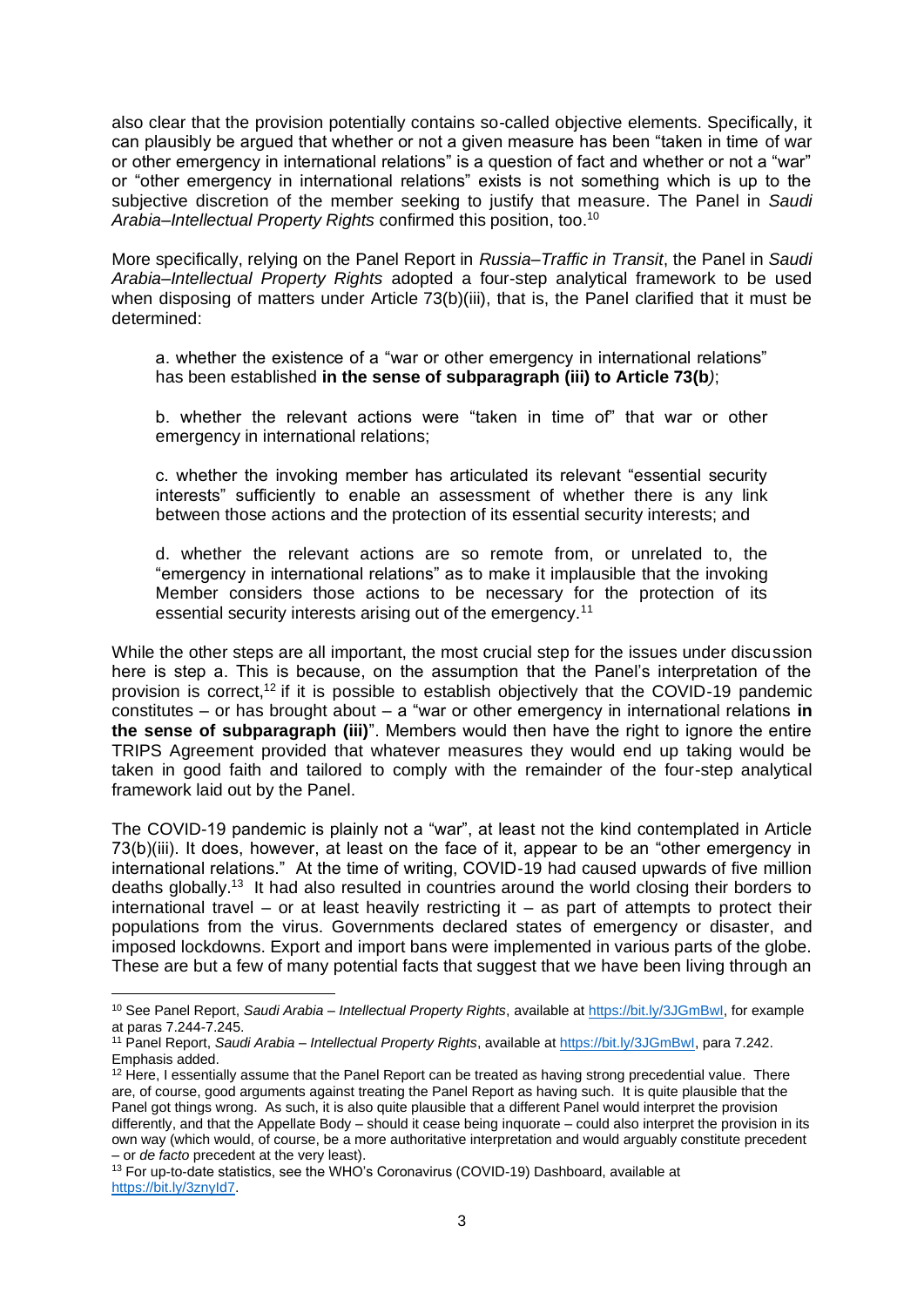emergency in international relations since the onset of the pandemic. It would be prudent, however, to carefully examine the Panel Report in *Saudi Arabia–Intellectual Property Rights* for the simple reason that it could still be that the COVID-19 pandemic does not constitute, or has not resulted in, an "other emergency in international relations" **in the sense of subparagraph (iii) to Article 73(b)**. In this regard, the Panel recalled the Panel Report in *Russia–Traffic in Transit*, and adopted the same approach. It summarised as follows:

The panel also concluded that the term "emergency in international relations" refers generally "to a situation of armed conflict, or of latent armed conflict, or of heightened tension or crisis, or of general instability engulfing or surrounding a state." Such situations, in the panel's view, "give rise to **particular types of interests for the Member in question, i.e., defence or military interests, or maintenance of law and public order interests**." For the panel, while "political" and "economic" conflicts could sometimes be considered "urgent" and "serious" in a political sense, **such conflicts will not be "emergenc[ies] in international relations" within the meaning of subparagraph (iii) "unless they give rise to defence and military interests, or maintenance of law and public order interests**."<sup>14</sup>

The COVID-19 pandemic does not appear to have given rise to "defence and military interests" as a general proposition, so the question then becomes whether the pandemic has given rise to "maintenance of law and public order interests" for WTO Member States. A problem that arises from both the Panel Report in *Saudi Arabia–Intellectual Property Rights* and the Panel Report in *Russia–Traffic in Transit* is that neither Panel gave guidance on what constitutes a "law and public order interest." Moreover, it is not immediately apparent – as it was in the disputes before the two Panels mentioned above – that the COVID-19 pandemic has in fact given rise to "law and public order interests". Even if this were true, the behaviour of a given member since the onset of the pandemic would have to make it clear that particular measures were in fact taken to protect a "law and public order interest."

Consider the example of South Africa. Section 37(1) of the South African Constitution only permits the President to declare a state of **emergency** "in terms of an Act of Parliament, and only when … the life of the nation is threatened by war, invasion, general insurrection, disorder, natural disaster or other public emergency … and … the declaration is necessary to restore peace and order". If the President had declared a state of emergency in response to the COVID-19 pandemic, then, that may well constitute evidence of the fact that South Africa saw the COVID-19 pandemic as giving rise to "law and public order interests". In reality, however, a state of **emergency** was never declared. Instead, South Africa declared a state of national **disaster** in terms of the Disaster Management Act of 2002, the wording of which is far softer and does not as readily implicate "law and public order interests". That said, South Africa did impose a number of strict lockdowns during the course of the pandemic. It also imposed curfews from time to time, restricted international travel to and from the country, and aggressively deployed the police (and even the military on occasion) in order to enforce emergency regulations enacted pursuant to the declaration of the state of disaster. South Africa (and other WTO members) could, moreover, as a general proposition, rely on United Nations Security Council (UNSC) resolutions, which, for example, indicate that "the unprecedented extent of the COVID-19 pandemic is likely to endanger the maintenance of international peace and security" to illustrate that the pandemic and related events constitute an "other emergency in international relations" in the sense of

<sup>14</sup> Panel Report, *Saudi Arabia – Intellectual Property Rights*, available from [https://bit.ly/3JGmBwI,](https://bit.ly/3JGmBwI) para 7.245. Emphasis added. See also Panel Report, *Russia – Traffic in Transit*, available from [https://bit.ly/3mVfkPF,](https://bit.ly/3mVfkPF) paras 7.75-7.76.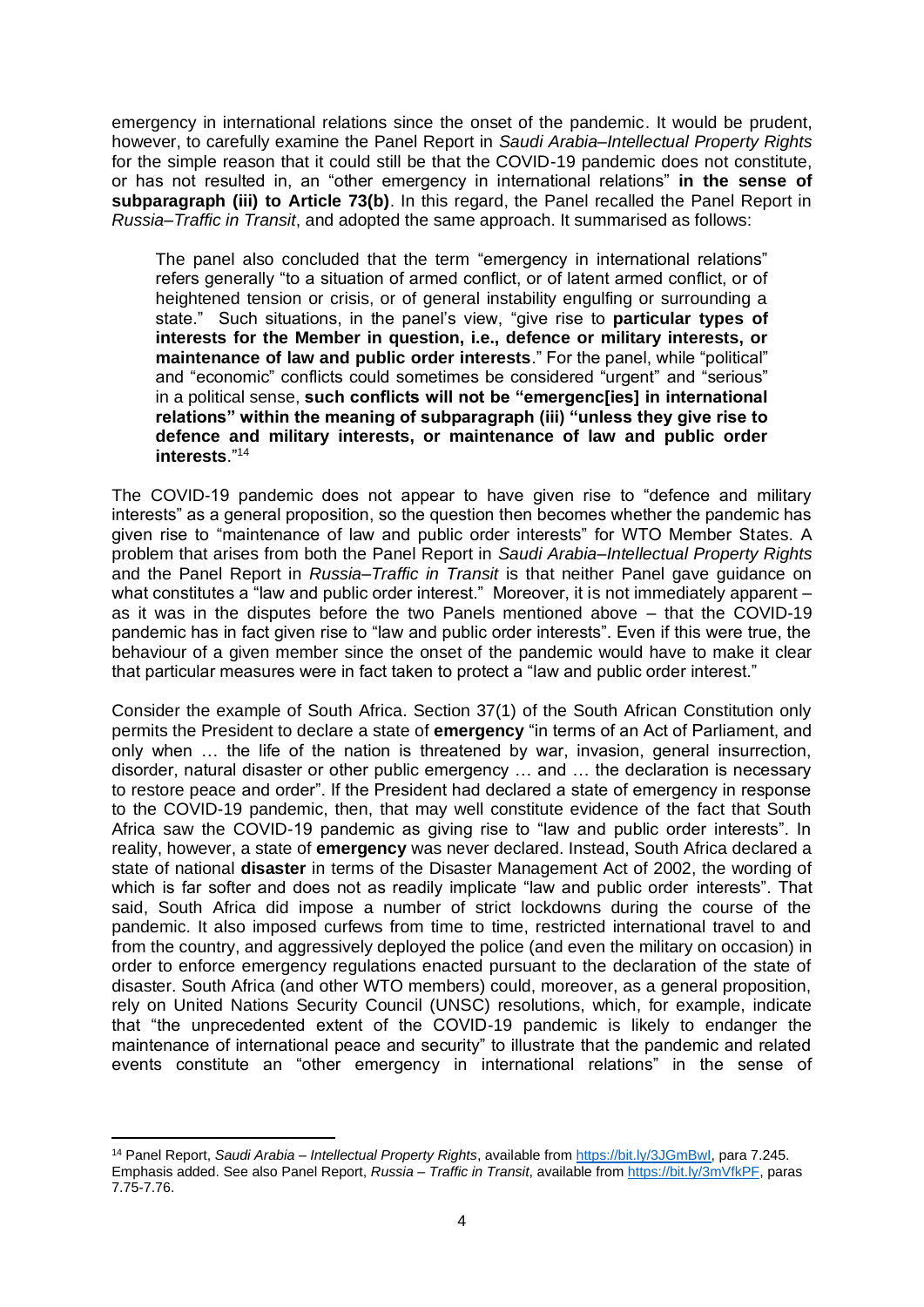subparagraph (iii).<sup>15</sup> Ultimately – as always – whether or not a claim would be sustainable would depend on the facts of the given case. That said, there is clearly scope for an argument to be made that Article 73(b)(iii) of the TRIPS Agreement could be invoked to justify actions taken in good faith by States exercising their essential security rights and that the availability of such justifications may serve the interests of WTO members in case the Proposed Waiver is not adopted or, if adopted, it ends up with a narrow scope (e.g. limited only to vaccines as reportedly proposed by the USA) or subject to conditions that limit its use.

# **3. Implications: On Rights, Permission and the Need for Cooperation** *in 2022*

Of course, the fact that the Article 73 route may be available to proponents of the Proposed Waiver does not necessarily imply that this would be an optimal approach to adopt. The waiver approach offers distinct advantages. It would offer legal certainty during a time when the Appellate Body is inquorate and reduce the likelihood of the WTO dispute settlement system having to deal with what could potentially be highly controversial disputes. The draft text of the Proposed Waiver, for example, recognises that "the COVID-19 global pandemic requires a global response based on unity, solidarity and multilateral cooperation" – there is no doubt that such an approach would be preferable, and it seems at least plausible that going the Article 73 route could undermine the likelihood of members cooperating with one another given the propensity of raising security exceptions to result in tit-for-tat behaviour. Other questions also remain, regardless of whether one goes the waiver or Article 73 route: for example, do the WTO members have the necessary domestic laws in place to take the necessary actions?<sup>16</sup>

What is clear, however, is that the Proposed Waiver has not been adopted and, more importantly, that two years have passed since the start of the pandemic. The availability of Article 73 raises several questions. First among these is whether proponents of the waiver approach would not have been better off asserting their **rights** as opposed to essentially seeking **permission** to take actions which they were entitled to take regardless. Perhaps the risks were too great, and the waiver route was preferable. But it has been two years and we have failed to see the kind of solidarity which waiver proponents had initially hoped for, and the pandemic remains far from over. Moreover, vast vaccine inequities remain, which renders the globe as a whole more vulnerable to new variants and makes bringing the pandemic to an end all the more difficult. While different Members may have different views on the issues at hand, and although some may consider that it is too late to take a securitybased approach which relies on the existence of an emergency in international relations at this point in time, Members seeking to take measures pursuant to the Proposed Waiver may want to ask themselves whether a more direct rights-based approach is necessary or could be complementary to a waiver, if eventually adopted with limitations. Article 73(b)(iii) of the TRIPS Agreement arguably allows them to do just that.

*Author:* Dr. Alexander Beyleveld, Senior Researcher, Mandela Institute, University of the Witwatersrand. E-mail: [alexander.beyleveld@wits.ac.za](mailto:alexander.beyleveld@wits.ac.za)

**Note**: This article has been produced following a joint research project and webinar series conducted by the [Health Justice Initiative](https://healthjusticeinitiative.org.za/) and the [Mandela Institute](https://www.wits.ac.za/mandelainstitute/) on vaccine equity and intellectual property law. Recordings of the three webinars are available [here,](https://www.youtube.com/watch?v=I8dt0T3s-3M) [here](https://www.youtube.com/watch?v=m8-J9UhILMk) and [here.](https://www.youtube.com/watch?v=j3uQK-sdB4Y) This article is based on the author's presentation during the third webinar.

<sup>15</sup> See UNSC resolution 2532 (2020), available from [https://bit.ly/3HwKF2Z.](https://bit.ly/3HwKF2Z) See also UNSC resolution 2565 (2021), available at [https://bit.ly/3EMBslD.](https://bit.ly/3EMBslD)

<sup>16</sup> South Africa does not seem to have its domestic laws in order, for example. See further Caroline Ncube speaking at the first of the Health Justice Initiative-Mandela Institute webinars referred to earlier. A recording of the webinar is available fro[m https://bit.ly/34r8J9r.](https://bit.ly/34r8J9r)